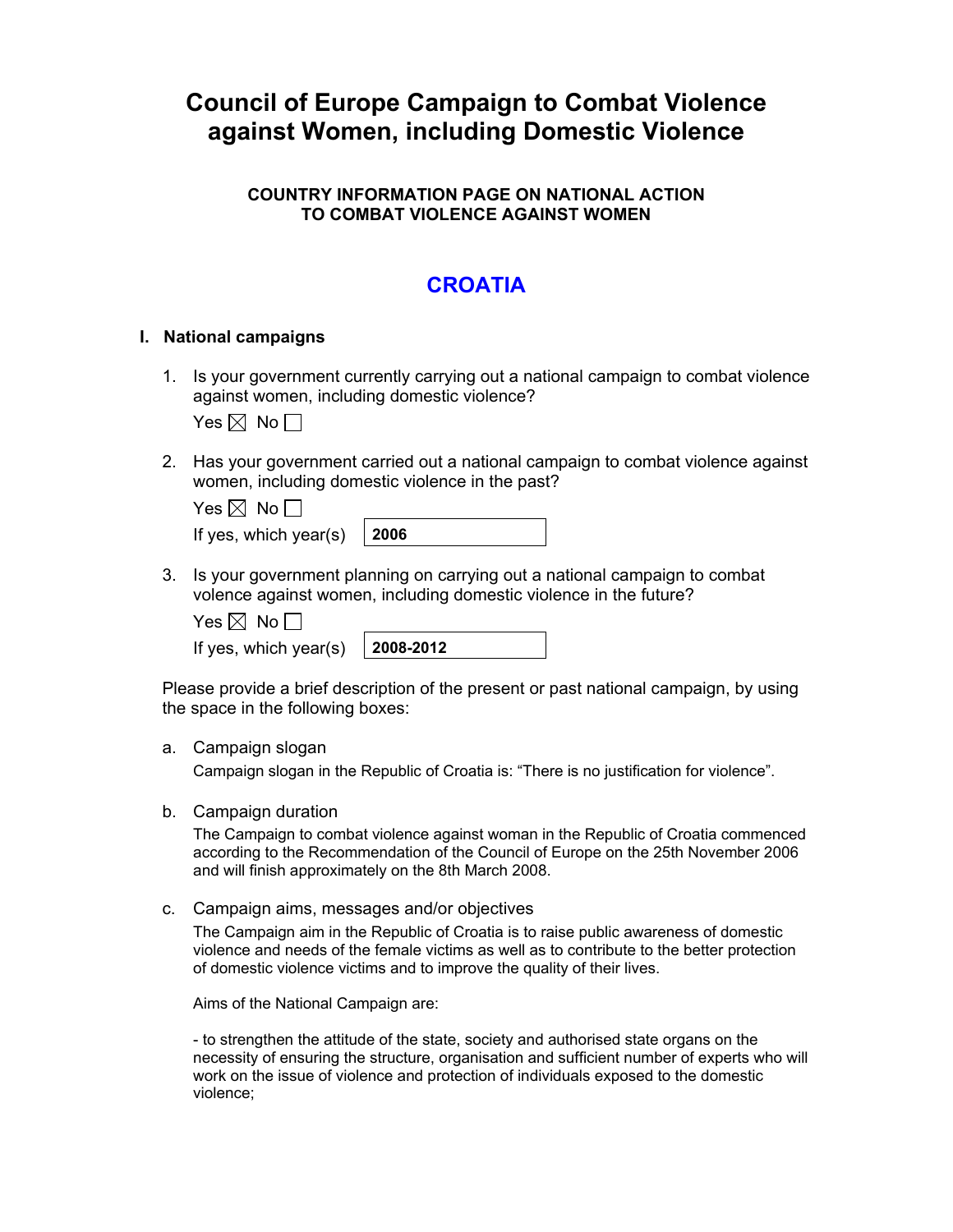- ensure systematic financial support to female organisation of the civil society that are active in order to promote female rights, especially direct protection of the victims of the domestic violence and treatment for perpetrators of violence;

- prevent individuals who are identified as perpetrators of domestic violence from taking up public appointments;

- introduce the Protocol for operation in case of domestic violence and duties of authorised bodies in case violence is committed, including the police, social and medical services, educational institutions and judiciary organs;

- ensure the availability of free medical treatment and legal representative before the court in cases of legal family protection and division of marital property as well as psychosocial assistance to all victims of violence;

- contribute to stronger awareness and determination of victims and their family members to interrupt silence on the matter of domestic violence;

- ensure systematic gathering of statistical data on the issue of domestic violence (according to sex, type of violence, relationship of perpetrator to victim) and its publication in statistical yearbook;

- gather and publish the examples of good practice in cases of preventing domestic violence by protecting the victims of violence and prosecuting the perpetrators;

- portray domestic violence and all identified forms of domestic violence in the public and all aspects of the society as highly unacceptable social behaviour which must be energetically prevented and sanctioned, while life without violence must be promoted as one of the most desirable forms of coexistence and the foundation of human rights and freedom;

- observe significant international and national dates in connection with the promotion of human rights, protection of children and family, victims of violence etc.;

- ensure responding educational and promotional materials on all forms of violence against women.

Messages of the Campaign are:

- The Government of the Republic of Croatia has undertaken a number of measures and is determined to combat all forms of violence against women;

- The Government of the Republic of Croatia has started this Campaign so as to contribute to the change of behaviour; this society does not tolerate violence because perpetrators of violence violate basic rights of women and other family members that suffer from violence;

- The Government of the Republic of Croatia, the police force, social services, health and educational institutions and judiciary bodies cooperate tightly and perform all activities so that the violence against women in families is stopped (combating violence requires a joint public action);

- A life without violence is a basic human right of each person;

- Each form of violence endangers our health, creativity and dignity;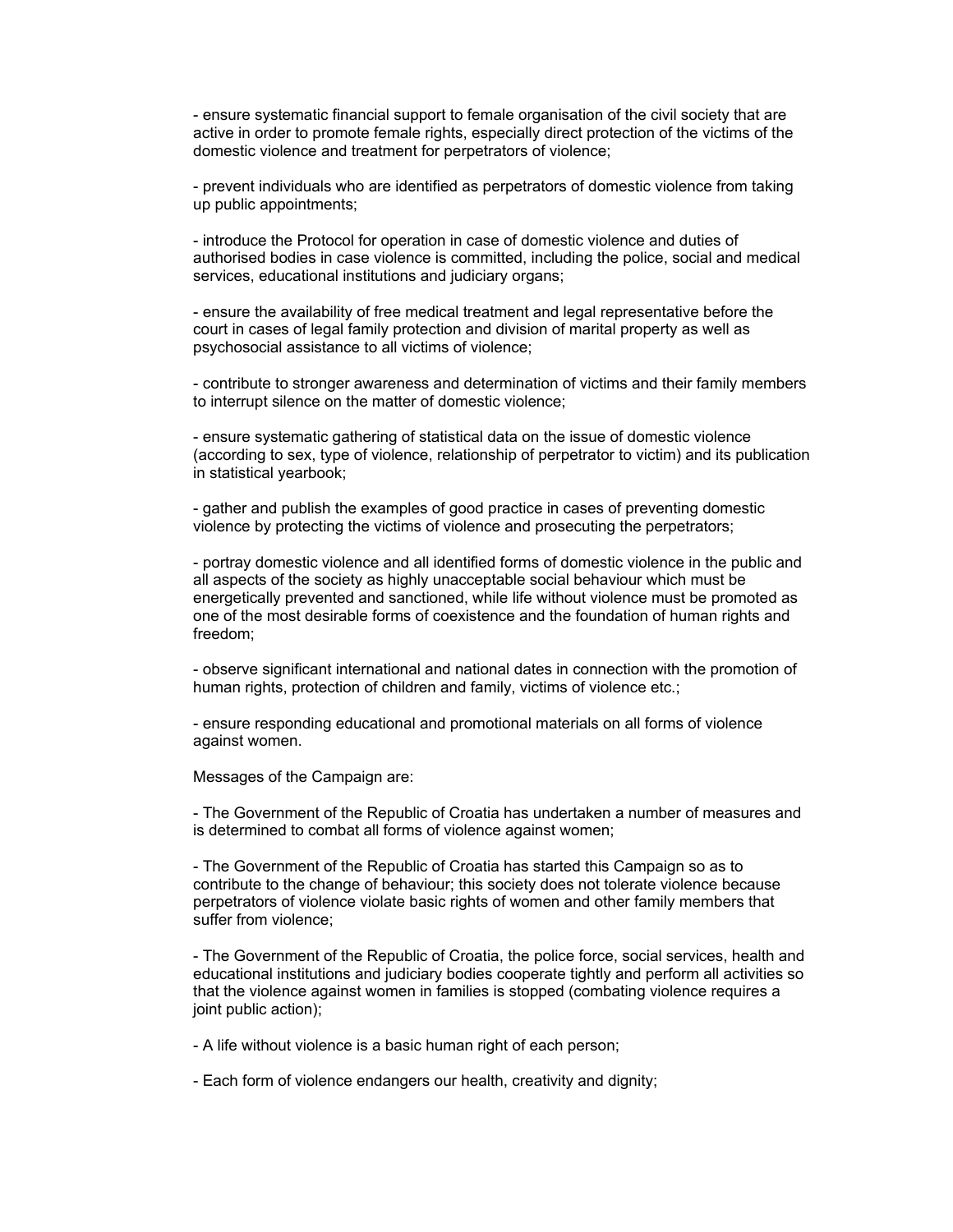- Domestic violence seriously endangers women and damages the whole society, including future generations;

- Domestic violence requires active role of men in combating violence against women;

- Stop the silence on domestic violence as a prerequisite of protection of the victim, other family members and rendering help to the perpetrator in order to change his behaviour and prevent the family from passing the model of silence to another generation;

- The woman who defends herself is not a violator;
- A violent person must not have any access to weapons.
- d. Expected or achieved results

The following results are expected:

- compliance of the existing national legislation with international provisions for abolishing all forms of violence against women and carrying out responding alterations and amendments to the law;

- opening of new shelters for women and children who are victims of violence as well as counselling centres for victims of violence as well as establishing centres for carrying out the psychosocial treatment for perpetrators of domestic violence;

- achieving conditions for systematic and permanent financing of organisations of civil society for the purposes of rendering direct help to female victims of domestic violence and carrying out the treatment for perpetrators of violence;

- exercising rights of victims of violence to free medical treatment and legal representative before the court in cases of legal family protection and division of marital property as well as psychosocial assistance;

- participation of men with public influence in the Campaign in form of public appearances directed against the domestic violence;

- the Rule Book with guidelines for media reporting on domestic violence has been drawn up and introduced;

- the Statistical Yearbook, which contains data on domestic violence according to sex and relationship of perpetrator to victim has been published;

- information and awareness-raising in the public when it comes to the issue of domestic violence.

#### e. Campaign website address

Data on implementation of The Campaign to combat domestic violence against women in the Republic of Croatia will be published on the web page of Ministry of the Family, Veteran's Affairs and Intergenerational Solidarity: www.mobms.hr .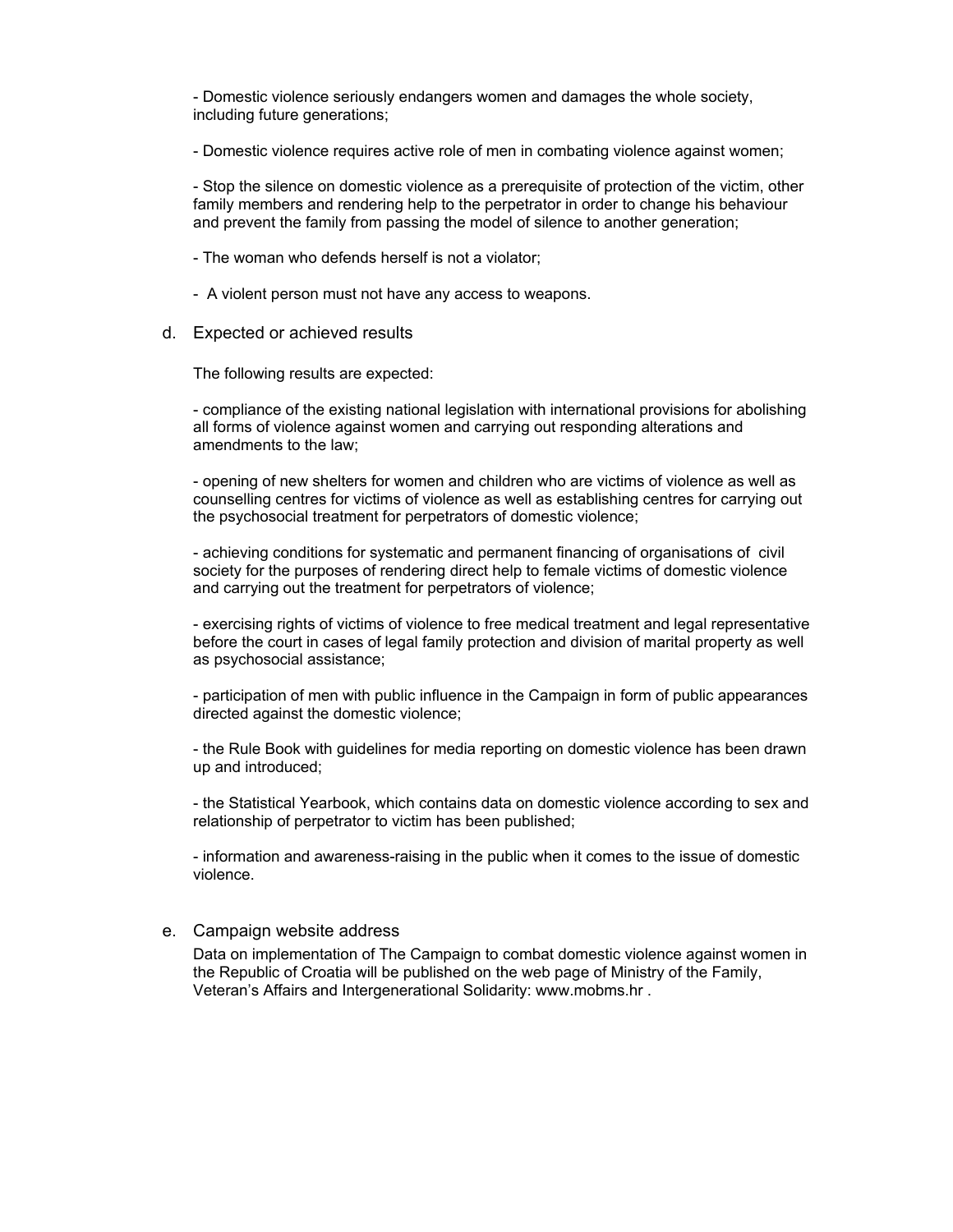#### **II. National Plan of Action**

1. Has your government adopted a national plan of action to combat violence against women, including domestic violence?

| Yes $\boxtimes$ No $\ulcorner$ |  |  |
|--------------------------------|--|--|
|                                |  |  |

| 2006<br>If yes, which year |
|----------------------------|
|----------------------------|

2. Is your government currently implementing a national plan of action to combat violence against women, including domestic violence?

| es $\mathbb{X}$ | No. |  |
|-----------------|-----|--|
|-----------------|-----|--|

3. Has your government implemented a national plan of action to combat violence against women, including domestic violence in the past?

| Yes $\boxtimes$ No $\Box$ I        |  |
|------------------------------------|--|
| If yes, which year(s) $\vert$ 2006 |  |

4. Is your government planning on implementing a national plan of action to combat violence against women, including domestic violence in the future?

| Yes $\boxtimes$ No $\Box$ |              |
|---------------------------|--------------|
| If yes, which year(s)     | $ 2008-2012$ |

Please provide a brief description of the national plan of action, by using the space in the following boxes:

a. Aims, activities and expected or achieved results of the national plan of action Important aims of the national Campaign are:

- to strengthen the attitude of the state, society and authorised state organs on the necessity of ensuring the structure, organisation and sufficient number of experts who will work on the issue of violence and protection of individuals exposed to the domestic violence;

- introduce the Protocol for operation in case of domestic violence and duties of authorised bodies in case violence is committed, including the police, social and medical services, educational institutions and judiciary organs;

- portray domestic violence and all identified forms of domestic violence in the public and all aspects of the society as highly unacceptable social behaviour which must be energetically prevented and sanctioned, while life without violence must be promoted as one of the most desirable forms of coexistence and the foundation of human rights and freedom.

Important actions for implementation of the Campaign are:

- organising round tables on the economy violence against women and systematic financing of organisations of civil society that give direct protection to victims of domestic violence;

- receiving members of the Committee for implementation of the Campaign to combat domestic violence against women at the chambers of the President of the Republic of Croatia, the President of the Croatian Parliament, presidents of the Supreme, Administrative and Constitutional Court, on which occasion badges with campaign logo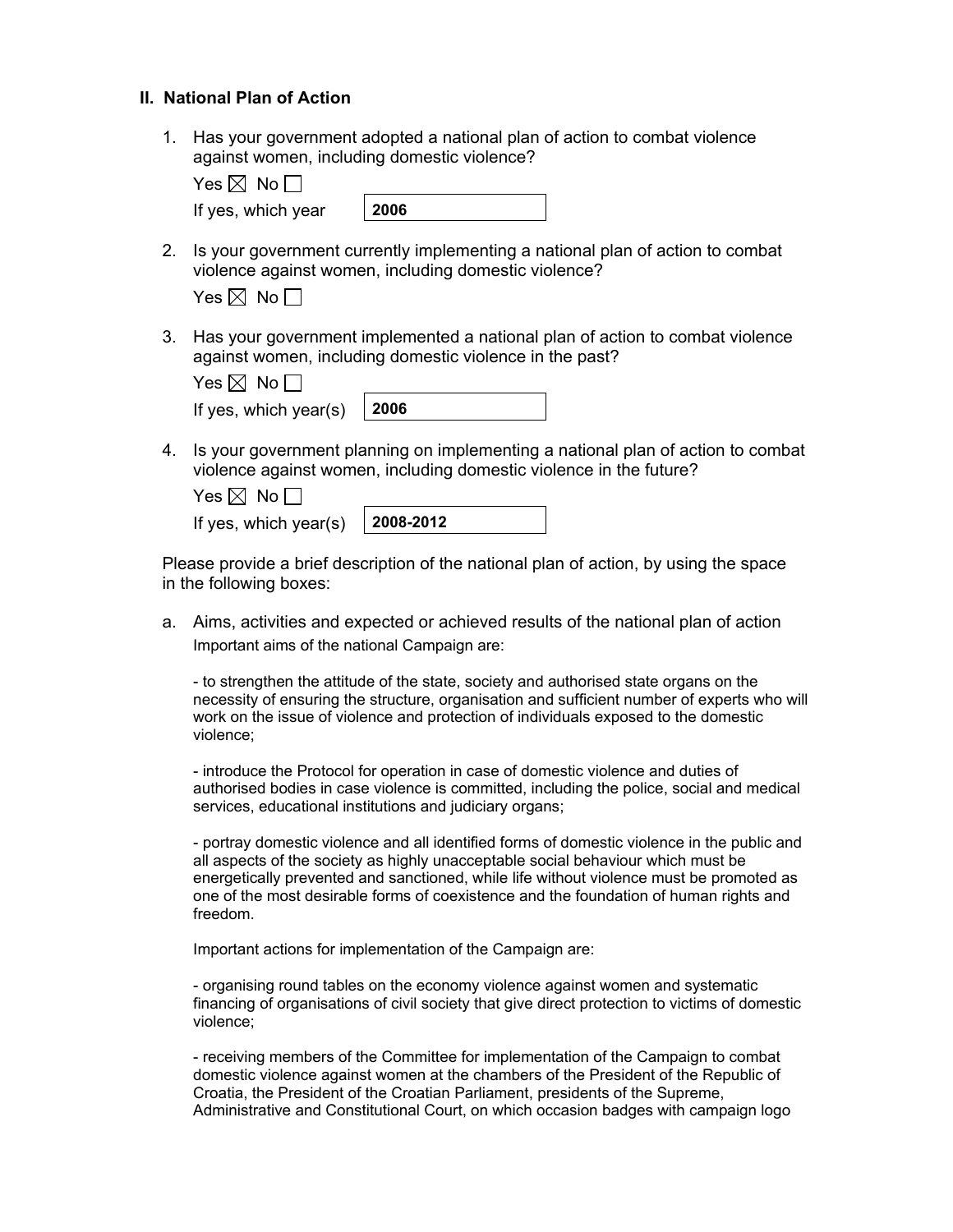and slogan are distributed, which in a symbolic way contribute to implementation of the aims and actions set in the Campaign;

- organising informative and educational workshops for children with the aim of raising awareness and strengthening responsibility so as to achieve more efficient protection against domestic violence; organising workshops for journalists;

- drawing up The Rule Book with guidelines for media reporting on domestic violence;

- organising the laying of wreaths at the Municipal Court in Zagreb on the occasion of observing the 22nd September – National day of combating violence against women;

- introducing the additional stamp with recognisable campaign logo on it;

- journalists paying a visit to women's organisations so as to enhance the discussion on conditions in shelters;

- participating in activities in course of 16 Days of Activism against Violence Towards Women;

- displaying jumbo posters of the Campaign on hoardings in the Republic of Croatia.

The following results are expected:

- achieving conditions for systematic and permanent financing of organisations of civil society for the purposes of rendering direct help to female victims of domestic violence and carrying out the treatment for perpetrators of violence;

- opening of new shelters for women and children who are victims of violence as well as counselling centres for victims of violence as well as establishing centres for carrying out the psychosocial treatment for perpetrators of domestic violence;

- exercising rights of victims of violence to free medical treatment and legal representative before the court in cases of legal family protection and division of marital property as well as psychosocial assistance;

- participation of men with public influence in the Campaign in form of public appearances directed against the domestic violence;

- the Rule Book with guidelines for media reporting on domestic violence has been drawn up and introduced;

- information and awareness-raising in the public when it comes to the issue of domestic violence.

b. Duration of the national plan of action

The action programme is drawn up for carrying out the activities of the Campaign within the period from the  $25<sup>th</sup>$  November 2006 until the  $8<sup>th</sup>$  March 2008.

c. National Plan of Action website address

Action Programme for carrying out the Campaign to combat domestic violence against women in the Republic of Croatia will be published on the web page of Ministry of the Family, Veteran's Affairs and Intergenerational Solidarity: [www.mobms.hr](http://www.mobms.hr/) .